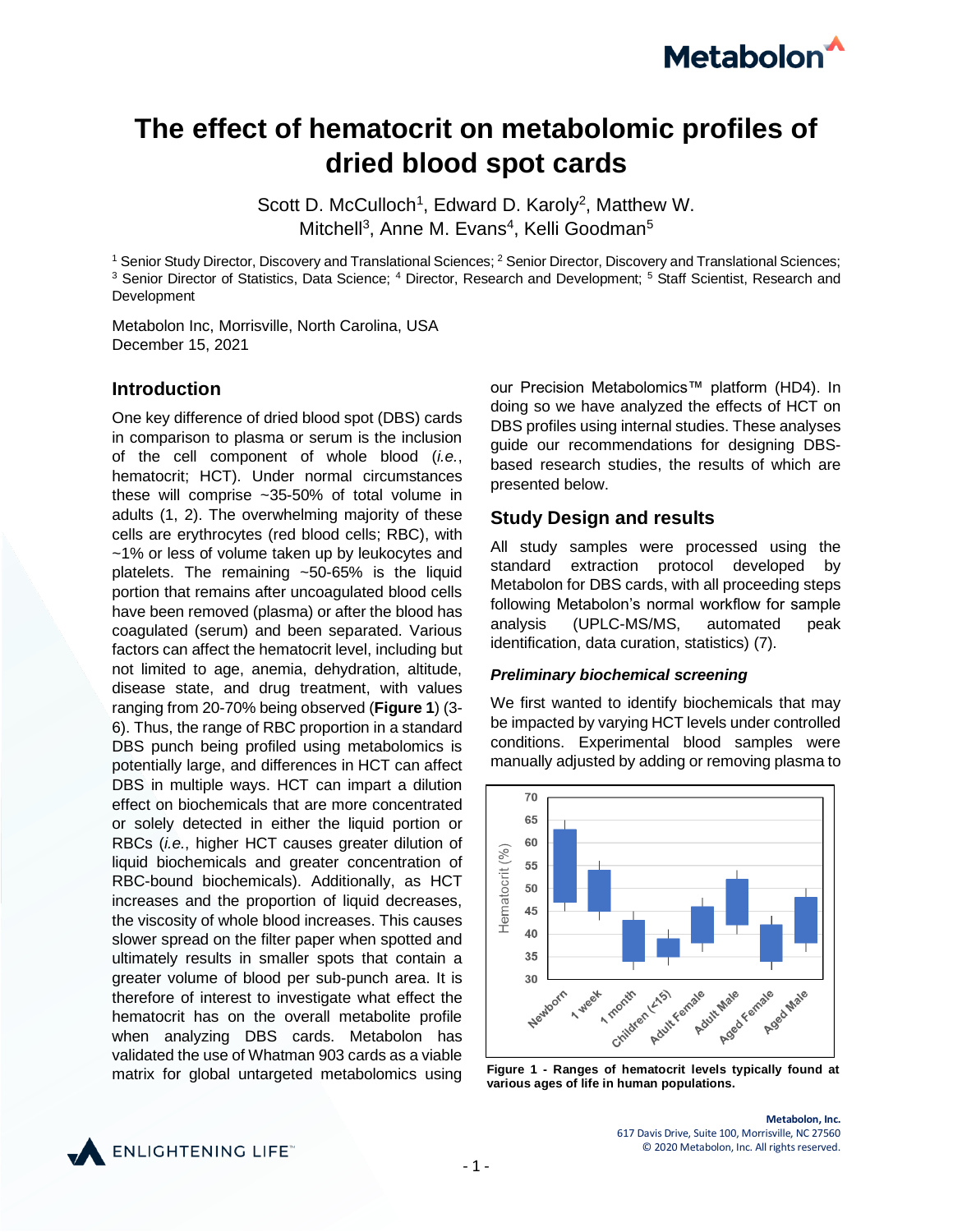

achieve HCT of 30% and 60%, which were compared to an unadjusted control sample that was ~50% HCT. Median peak areas were used to compare each experimental HCT to the control. The *relative percent difference* (RPD) was calculated as the absolute difference divided by the average and was used to determine HCT effects for all



**Table 1 - Criteria for HCT Effects at extreme values (25% and 65% HCT). NA: not applicable (Hematocrit Effect was defined only for differences between the extreme values, so comparisons with the Control were not performed).**

biochemicals with 100% fill in all groups. The term "HCT Effect" here is defined as RPD >25% with a *p*<0.05. The coefficient of variance (CV) of technical replicates was also assessed. *This experiment does not demonstrate the effects in real-world studies where each group is expected to have a range of HCT levels.*

Of the 547 biochemicals analyzed, only 4% (20) had HCT effects when 60% HCT was compared to control, while 25% of biochemicals (137) had HCT effects when 30% HCT was compared to control. Of those 137, 83 changed by more than 40%. When we plotted the HCT effect frequency versus HCT, the number of HCT effects decreased linearly as the experimental HCT got closer to the control HCT, as seen by a coefficient of determination  $(r^2)$  of 0.993. The data suggests that less than ~20% of biochemicals may be affected by HCT when the low and high ends of the normal range are compared directly (~37 vs 60% HCT). However, considering that the average adult population of men and women ranges from ~37–54% HCT, the percentage of affected biochemicals would be expected to be less in a well powered Case vs Control study. As demonstrated in the next section, *the overall impact on metabolomic results will likely be minimal, as the chance that aberrant HCT samples will be dispersed across groups is greater.*

#### *Comparison of extreme HCT*

To more directly compare the results when analyzing low, medium, and high HCT levels on DBS cards, a second experiment was performed in which five lots of whole blood were manually adjusted to 25% (low), 45% (Control), and 65% (high) HCT by adding or removing RBCs (performed by [BioIVT\)](https://bioivt.com/). Four DBS cards were prepared and extracted per condition. Batchnormalized means were used to perform *t*-tests, calculate relative percent differences (RPD), precision, %CV, and correlation coefficients (*r*values) across all HCT comparisons (25:45, 45:65, 25:65), on each biochemical detected in ≥1 of 5 lots in at least one HCT level. Outcomes were assigned as shown in **Table 1**.

A total of 671 biochemicals were analyzed, with over half (366; 54%) showing no HCT effects, 59 (9%) showing minor effects, and 26 (4%) with moderate effects (**Figure 2**). Thus, 67% of biochemicals were largely unaffected by the HCT extremes. There were 220 biochemicals (33%) which did exhibit some level of HCT effects in which precision across the low, mid, and high HCT samples was poor (CV > 20%). Of these, 85 changed by more than 2-fold when either the low and/or high HCT extreme was compared to mid-HCT, the majority of which (58 of 85) were only





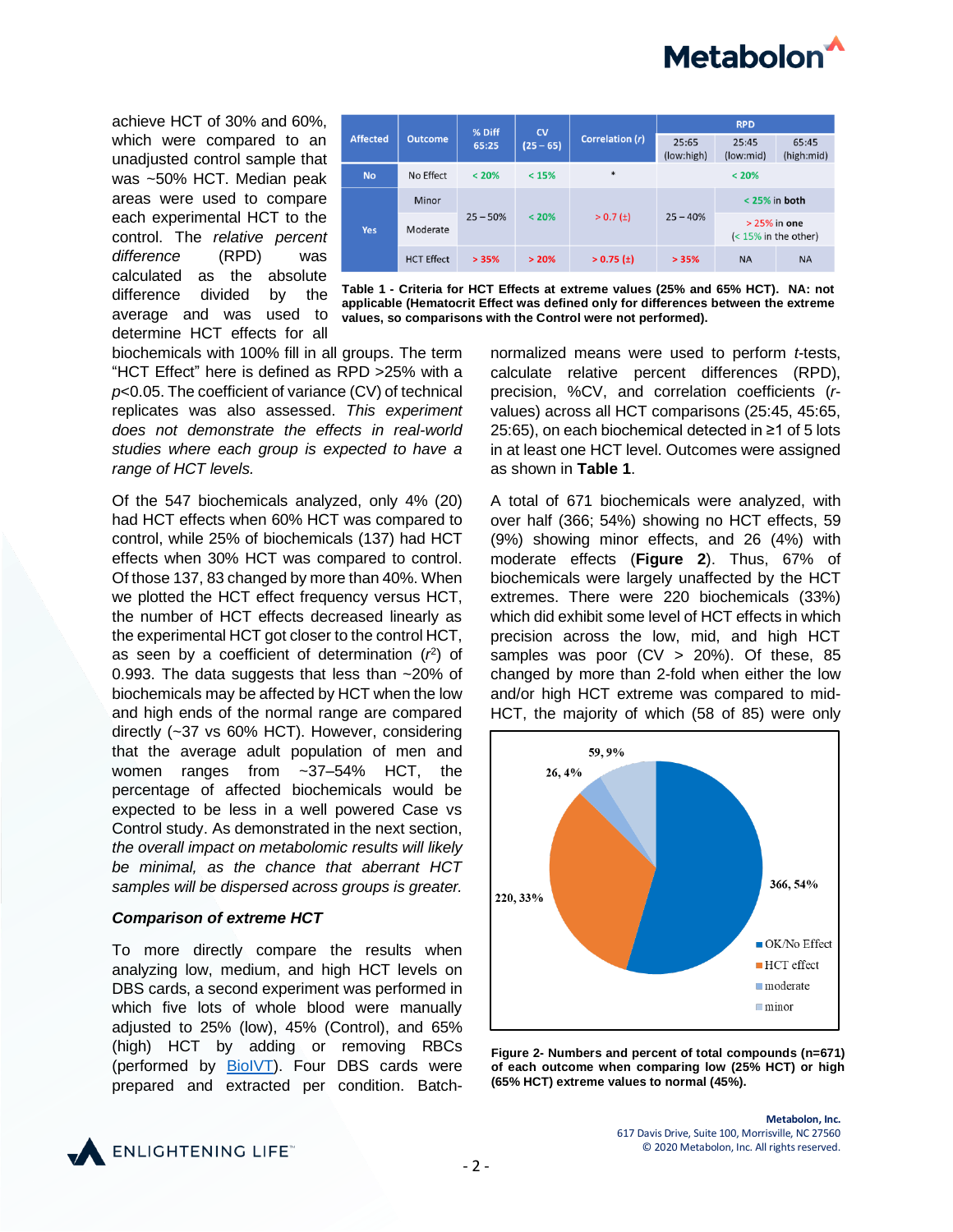

affected when the aberrant HCT was low. Most biochemicals (90%) exhibited a positive correlation between response and HCT (*i.e.*, higher levels at higher HCT, lower levels at lower HCT); 10% (22 of 220) were found to decrease as HCT increased. This could be due to some stability effects caused by longer drying time associated with higher HCT levels. For example, we have previously observed this to be true for diacylglycerols (DAGs) in both short-term and long-term stability experiments. *Most importantly, only 1% of the 671 total biochemicals were affected at both extremes.* This indicates that even if a group were to be made entirely of samples that had HCT values ±20% compared to normal adult values, a very limited number of biochemicals would be expected to have significantly biased results.



**Figure 3 - Percentage of each Super pathway affected by HCT extremes values (65% vs 25%). Numbers of compounds are shown in the bars for HCT effects and >2-fold difference.**

Looking deeper at which classes and biochemicals were affected by HCT extremes, we found that over half of biochemicals in Super Pathways (excepting Energy and Cofactors/Vitamins) showed either No Effects or only Minor Effects (**Figure 3**). Less than 20% of the biochemicals in each Super Pathway had greater than 2-fold changes between the HCT extremes (25% compared to 65%). Relative to other Super Pathways, Carbohydrates and Nucleotides appear to have a higher relative proportion (% per Pathway) with these large differences. However, only 4–5 biochemicals were affected in each, representing a very small number (0.7%) of the total biochemicals detected. Xenobiotics contained the lowest relative frequency of HCT effects at 1%.

| <b>Group</b>  | N   | <b>HCT</b><br>Range | Median  <br><b>HCT</b> | <b>Top 5 Positive</b><br>correlation range correlation range | <b>Top 5 Negative</b> |
|---------------|-----|---------------------|------------------------|--------------------------------------------------------------|-----------------------|
| <b>Mother</b> | 100 | $20.0 - 39.1$       | 32.6                   | 0.52 to 0.31                                                 | $-0.36$ to $-0.30$    |
| <b>Infant</b> | 100 | $25.8 - 70.0$       | 48.0                   | 0.82 to 0.52                                                 | $-0.49$ to $-0.40$    |

**Table 2 - Overview of the group composition and ranges (***r* **value) for the Top 5 Positive and Negatively correlated metabolites in each group. With the larger range in HCT values, the Infant group showed better overall correlations, while both groups had large numbers of biochemicals that were not well correlated with HCT.**

#### *Hemotcrit as normalization factor*

We also investigated whether the hematocrit level (if available) would be useful as a normalization factor. The previous experiments utilized manually adjusted HCT levels from a single lot of whole blood, so we also wanted to investigate "real world" DBS specimens with known HCT values. A cohort of DBS cards and matched plasma from 100 mothers and their infants was utilized for this purpose. This allowed assessment of the HCT ranges that might be present within a study, and to investigate whether normal biological processes affect the distribution of biochemicals into plasma and RBC components in ways that differ from those observed from blood with artificially created HCT levels. Given the larger range in HCT levels in the infant set, it was not surprising that the overall correlations of biochemical levels to HCT were

> stronger in this group (**Table 2**). *However, for both Mother and Infant groups there were large numbers of metabolites that did not show any correlation to HCT level.* To test the effects of normalization directly, we analyzed by Welch's *t*-Test two subgroups, both with and without HCT normalization, and found very little difference in the *p*-values of the top 20



**Metabolon, Inc.** 617 Davis Drive, Suite 100, Morrisville, NC 27560 © 2020 Metabolon, Inc. All rights reserved.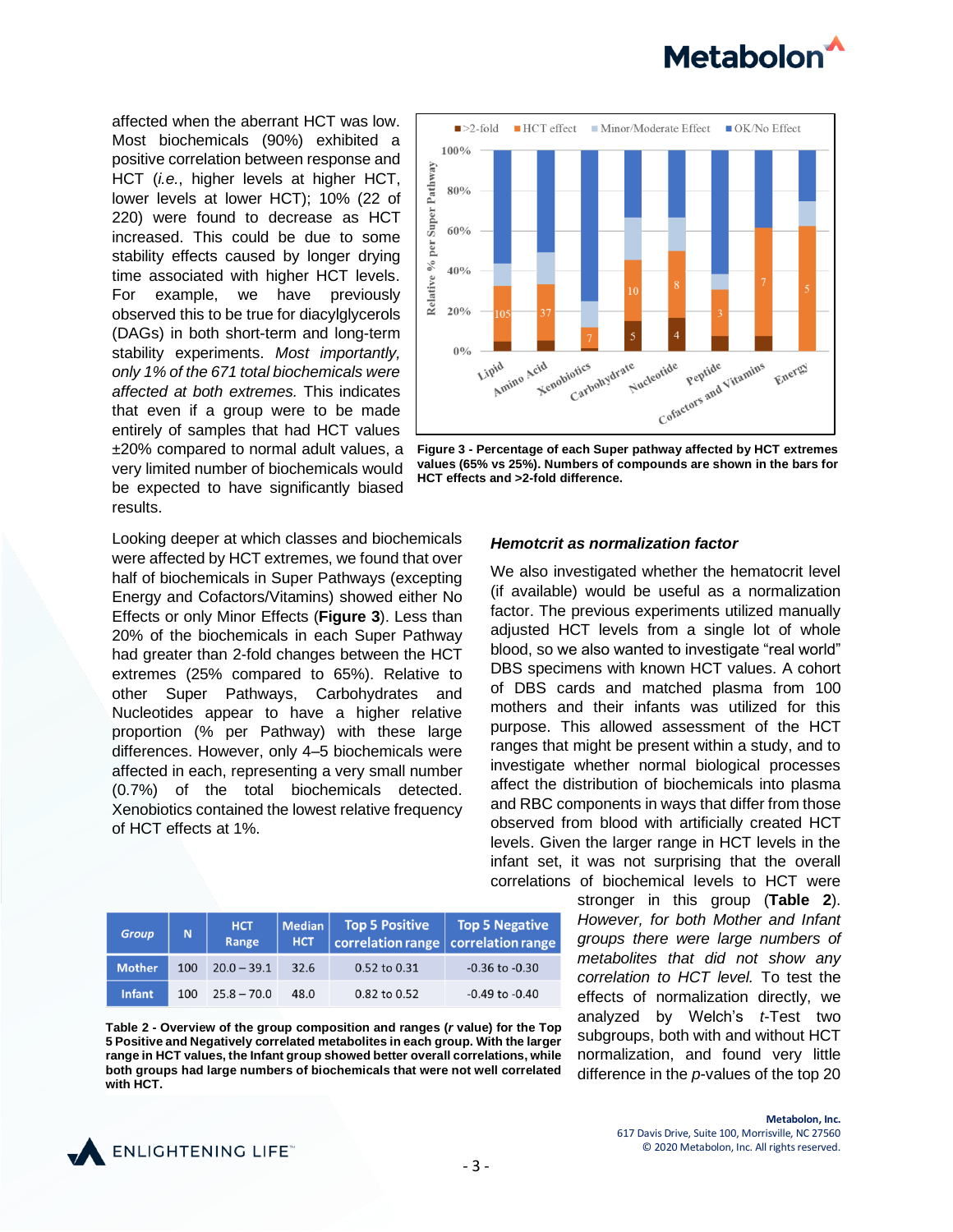

|                                              | <b>Welch's t-Test p-Value</b> |                           |  |
|----------------------------------------------|-------------------------------|---------------------------|--|
| <b>METABOLITE</b>                            | <b>No Normalization</b>       | <b>HCT Normalized</b>     |  |
| lamivudine                                   | 5.80 X 10 <sup>-22</sup>      | 4.18 X 10 <sup>-22</sup>  |  |
| tryptophan betaine                           | 7.54 X 10 <sup>-10</sup>      | $1.17 \times 10^{-9}$     |  |
| 5alpha-pregnan-3beta,20beta-diol monosulfate | $8.03 \times 10^{-9}$         | $1.65 \times 10^{-8}$     |  |
| pregnenetriol sulfate*                       | $2.31 \times 10^{-7}$         | $3.20 \times 10^{-7}$     |  |
| Salpha-pregnan-diol disulfate                | $2.54 \times 10^{-6}$         | 5.53 $X$ 10 $^{-6}$       |  |
| pregnenediol sulfate (C21H34O5S)*            | $3.36 \times 10^{-6}$         | 4.64 $X$ 10 <sup>-6</sup> |  |
| pregnenediol disulfate (C21H34O8S2)*         | $3.64 \times 10^{-6}$         | 4.12 X 10 <sup>-6</sup>   |  |
| pregnanediol-3-glucuronide                   | 8.56 X 10-6                   | $1.37 \times 10^{-5}$     |  |
| hyocholate                                   | $1.98 \times 10^{-5}$         | 3.50 X 10-5               |  |
| 1-palmitoyl-2-arachidonoyl-GPI (16:0/20:4)*  | $1.06 \times 10^{-4}$         | $7.01 \times 10^{-4}$     |  |

**Table 3 - Comparison of** *p***-Values of the top 10 most significant metabolites from a Welch's** *t***-Test performed on non-normalized and HCT-normalized data from the Infant dataset. Results show that normalization to HCT has very little effect on the metabolites with strong, statistically significant differences between groups in pairwise comparisons.**

most significant named biochemicals (a subset of which are shown in **Table 3**). This suggests that for the most highly significant differences, normalization does not improve or strengthen the quality of the data. Additionally, for the metabolites mentioned above with no correlation to HCT, normalization would be expected to confound results. *Thus, we currently advise that normalization to hematocrit is unnecessary for most well powered studies*. Lastly, we note that for datasets in which HCT is unavailable but normalization is deemed warranted, we have identified a possible surrogate for HCT; a chemically unnamed but reliably detected peak that correlates well with known HCT values (*r* = 0.82 for the Infant dataset and 0.52 for the Mother dataset).

#### **Conclusions**

Given the wide range of potential hematocrit levels in human populations of differing ages or disease states, it is not unexpected that extreme values (low or high) that differ from the normal range of values in adults will be encountered. The role of carbohydrates, nucleotides, cofactors/vitamins,

and energy metabolites in red blood cells, coupled with the fact that higher/lower HCT means more/less RBCs per volume of blood extracted makes it unsurprising that a higher proportion of these pathways (>40% of each) exhibited a significant change between the two HCT extremes (25% vs 65%). But overall, the findings presented here are consistent with the idea that in a sufficiently wellpowered study, the effects of varying hematocrit levels among samples will likely be minimal. Only if extreme levels exist between various

groups within a study would HCT effects potentially confound the analysis for a limited set of biochemicals. For example, in a Case *vs* Control study where the mean HCT of one group is >30% different than the other with relatively small ranges of values for each group. Such a situation could also occur if the age ranges of groups differed (*i.e.*, newborns compared to children). In these cases, choosing a study design that takes these factors into account, or increasing group sizes sufficiently to account for normal variability in the sample population is suggested. It is important to note that even in scenarios that might cause a large difference in the HCT of various groups, (*i.e.*, age group differences, disease states, etc), real differences in the metabolomic profiles are likely to overpower the relatively modest HCT effects we have presented here. There is currently limited evidence to suggest that normalization of the entire dataset to HCT (or surrogates of it) is of utility in sufficiently powered, well-designed studies. However, we continue to explore methods of normalization of a limited subset of biochemicals that are impacted by this value.